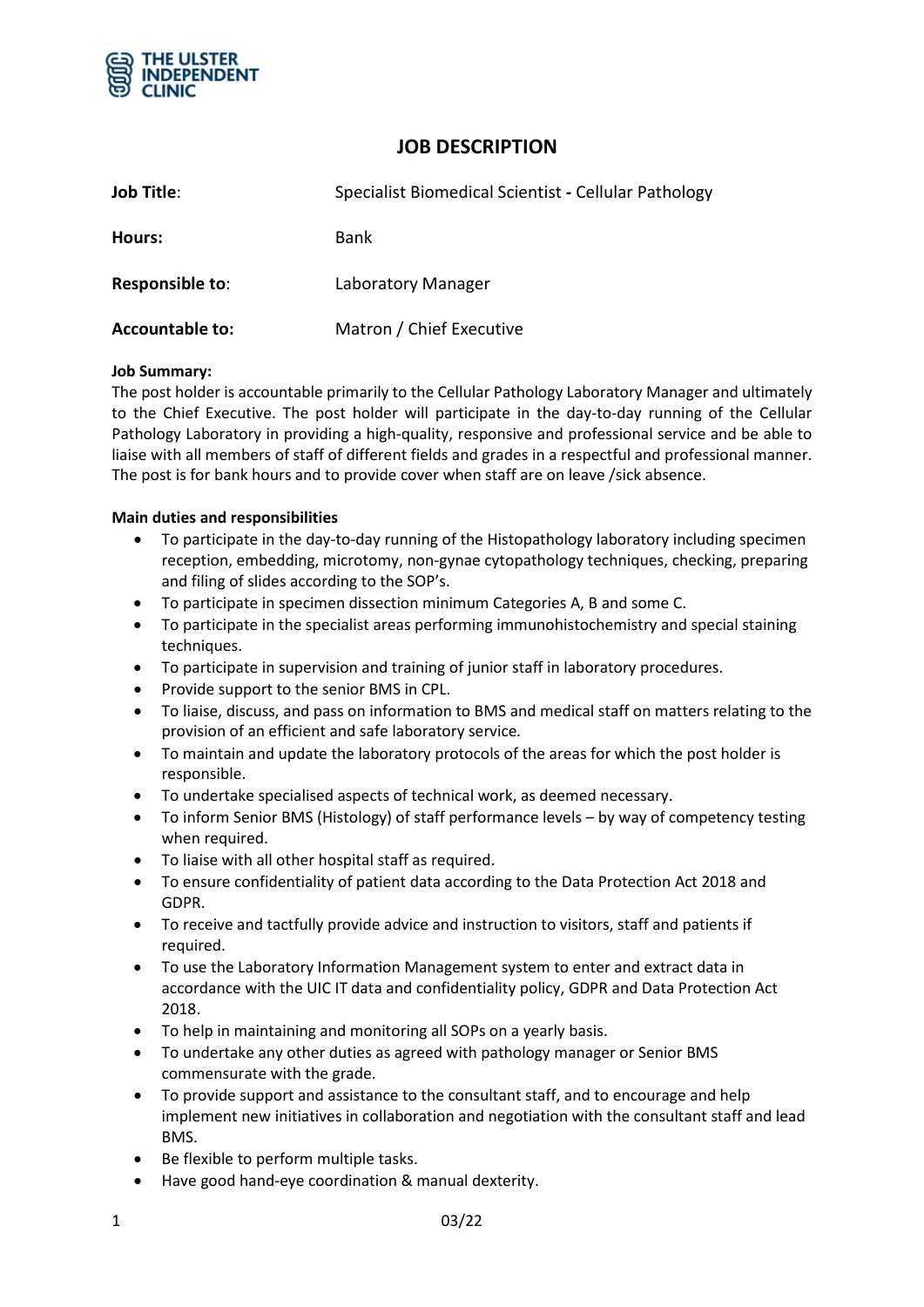

#### **General Duties**

- Communicates effectively with all members of the team and users of the service, being courteous, respectful and ensuring confidentiality at all times to enable the delivery of high quality patient care. Maintains good professional relations.
- Co-operates with the off duty scheduling so as to provide efficient and safe cover ensuring appropriate skill mix is provided at all times.
- Attends and participates in meetings as required.
- Reads, understands and adheres to all Ulster Independent Clinic policies and procedures.
- Complies with the Ulster Independent Equal Opportunities Policy at all times.
- Attends all mandatory in-service training and lectures.
- Actively participates and contributes to the continuous improvement and future needs of the Department.
- Carries out all duties & responsibilities in accordance with Health & Safety policies and statutory regulations.
- Is responsible for own professional development and maintenance of knowledge and skills according to professional guidelines and maintains own personal development file.

*The above is not an exhaustive list of duties and should be regarded as providing guidelines in which the individual works. This job description is subject to review in light of changing circumstances and operational requirements.*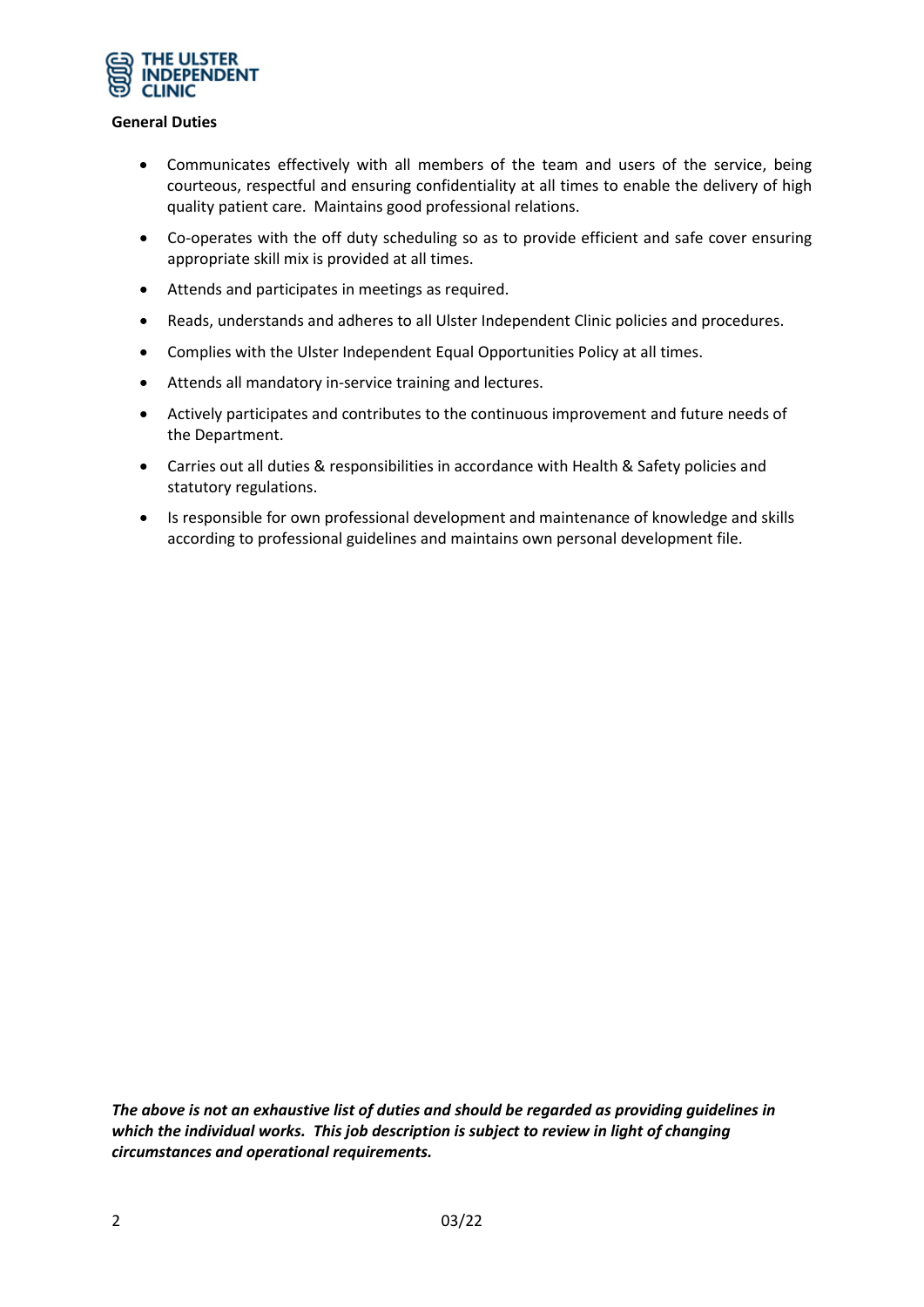

#### **General Information**

#### **Communications and Relationships**

The post holder must effectively liaise and communicate with all members of the cellular pathology department, and also, when required, to speak with doctors, consultants and occasionally patients, tactfully and positively. Communication will also be required with other staff within the hospital and with GP practices and NHS Trusts.

### **General Information**

The physical demands of the job include constant vigilance for accuracy, safety and confidentiality. Long periods of standing or sitting at a workbench, good audio and visual acuity required. Mobility and manual handling is required in the transporting of slides, blocks, chemicals and some equipment to and from different workstations, offices and stores.

The mental demands of the job require good concentration throughout the repetitive nature of the work, ensuring high levels of accuracy. Interruptions are to be expected throughout the day as new requests or an enquiry comes in, or as a specific task is required. There will be an expectation that any urgent work would be given appropriate priority.

Some aspects of the work include the description of diseases. All of this information is sensitive and confidential and should be treated with professionalism and according to the relevant SOP's

Some aspects of the work involves the handling of formalin-fixed human tissue. All samples should be handled with care in compliance with the Health and Safety protocols and SOP's. The post holder will also be required to handle glass slides and wax blocks that contain the histological tissue (Human tissue).

### **Confidentiality**

The post holder must ensure that personal information for patients, members of staff and all other individuals is accurate, up-to-date, kept secure and confidential at all times in compliance with the with the DP and GDPR Legislation. In addition, all health professionals are advised to compile records on the assumption that they are accessible to patients in line with the DP and GDPR Legislation.

#### **Systems and IT skills requirements**

All staff need to have the essential IT skills in order to use the UIC CPL Clinical Information System as well as other required IT related applications in their jobs. Initial and on-going IT applications and IT skills training will be provided to underpin this requirement.

#### **Health & safety**

All staff must comply with all UIC and CPL Health & Safety Policies and Procedures. Staff must be aware of the responsibilities placed on them under the Health and Safety at Work Act (1974), and to ensure that agreed safety procedures are carried out to maintain a safe environment for employees, patients and visitors.

#### **Professional registration**

i) As a Biomedical Scientist you are required to have membership of the HCPC to practice and it is a condition precedent of your work in the Clinic to maintain membership. It is also your responsibility to comply with the relevant body's code of practice.

ii) You are required to advise the UIC if your professional body in any way limits or changes the terms of your registration.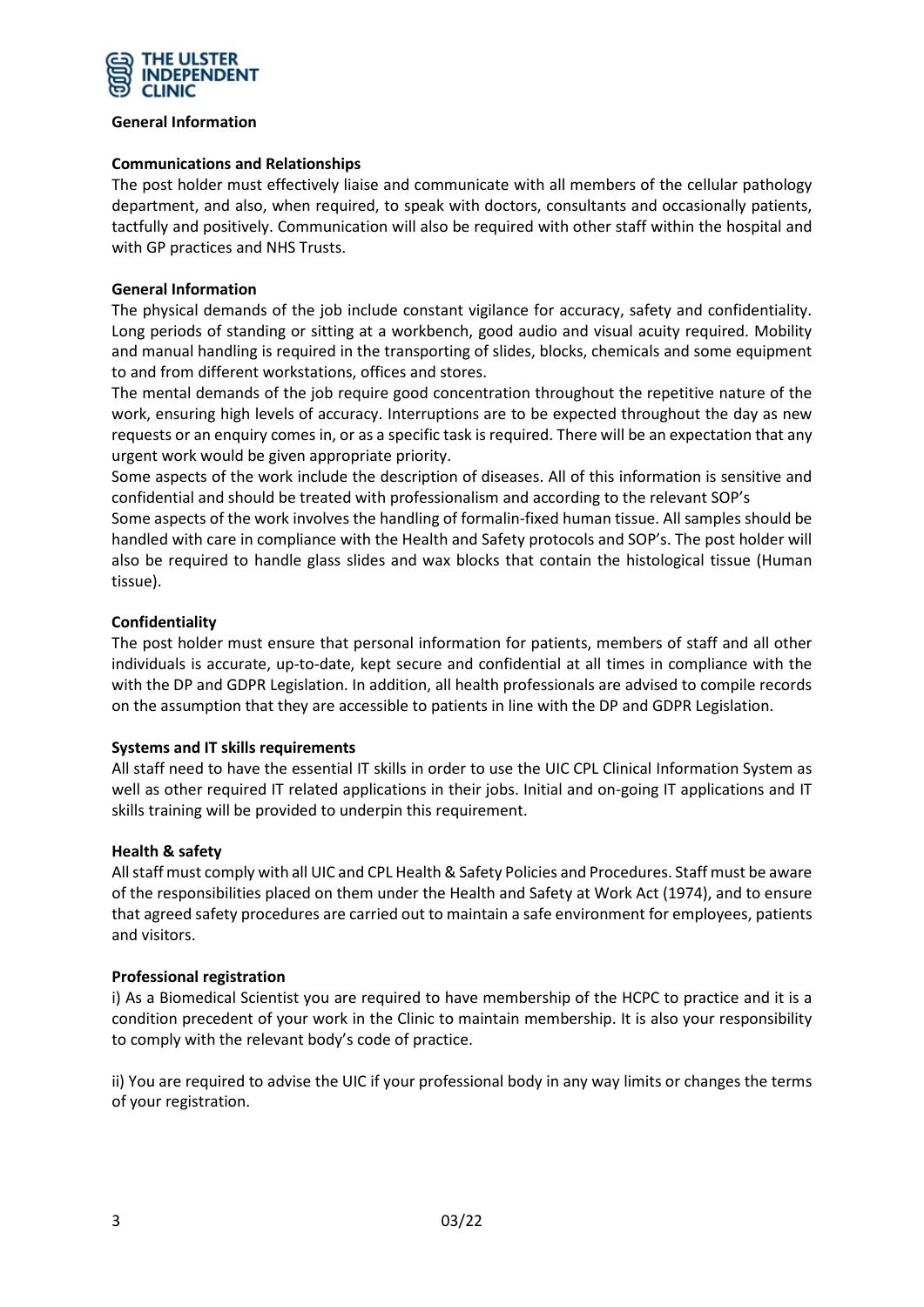

iii) Failure to remain registered or to comply with the relevant code of practice may result in temporary downgrading, suspension from duty and/or disciplinary action, which may result in the termination of your work.

iv) It is a requirement to have current professional indemnity insurance to work in CPL. This can be obtained through the BMS professional body, the Institute of Biomedical Science.

v) You must provide your manager documentary evidence of registration with the HCPC and current professional indemnity before your work commences or, at the latest, on your first day of work. Furthermore throughout your work with the UIC, you are required on demand by your manager to provide him or her with documentary evidence of your registration with any particular professional body.

#### **Risk management**

All UIC workers are accountable, through the terms and conditions of their employment, professional regulations, clinical governance and statutory health and safety regulations, and are responsible for reporting incidents, being aware of the risk management strategy and emergency procedures and attendance at training as required.

All staff has a responsibility to manage risk within their sphere of responsibility. It is a statutory duty to take reasonable care of their own safety and the safety of others who may be affected by acts or omissions.

#### **Infection Control**

All UIC staff are responsible for protecting themselves and others against infection risks. All staff regardless of whether clinical or not are expected to comply with current infection control policies and procedures and to report any problems with regard to this to their managers. All staff undertaking patient care activities must attend infection control training and updates as required by the UIC.

#### **Financial Regulations**

All staff are responsible for the security of the property of the UIC, avoiding loss or damage of property, and being economical and efficient in the use of resources. Staff should conform to the requirements of the Standing Orders, Standing Financial Instructions or other financial procedures including the Code of Conduct and Accountability and the Fraud and Corruption Policy.

#### **Keeping Children & Adults Safe (Safeguarding)**

All staff must be familiar with and adhere to UIC safeguarding protection procedures and guidelines.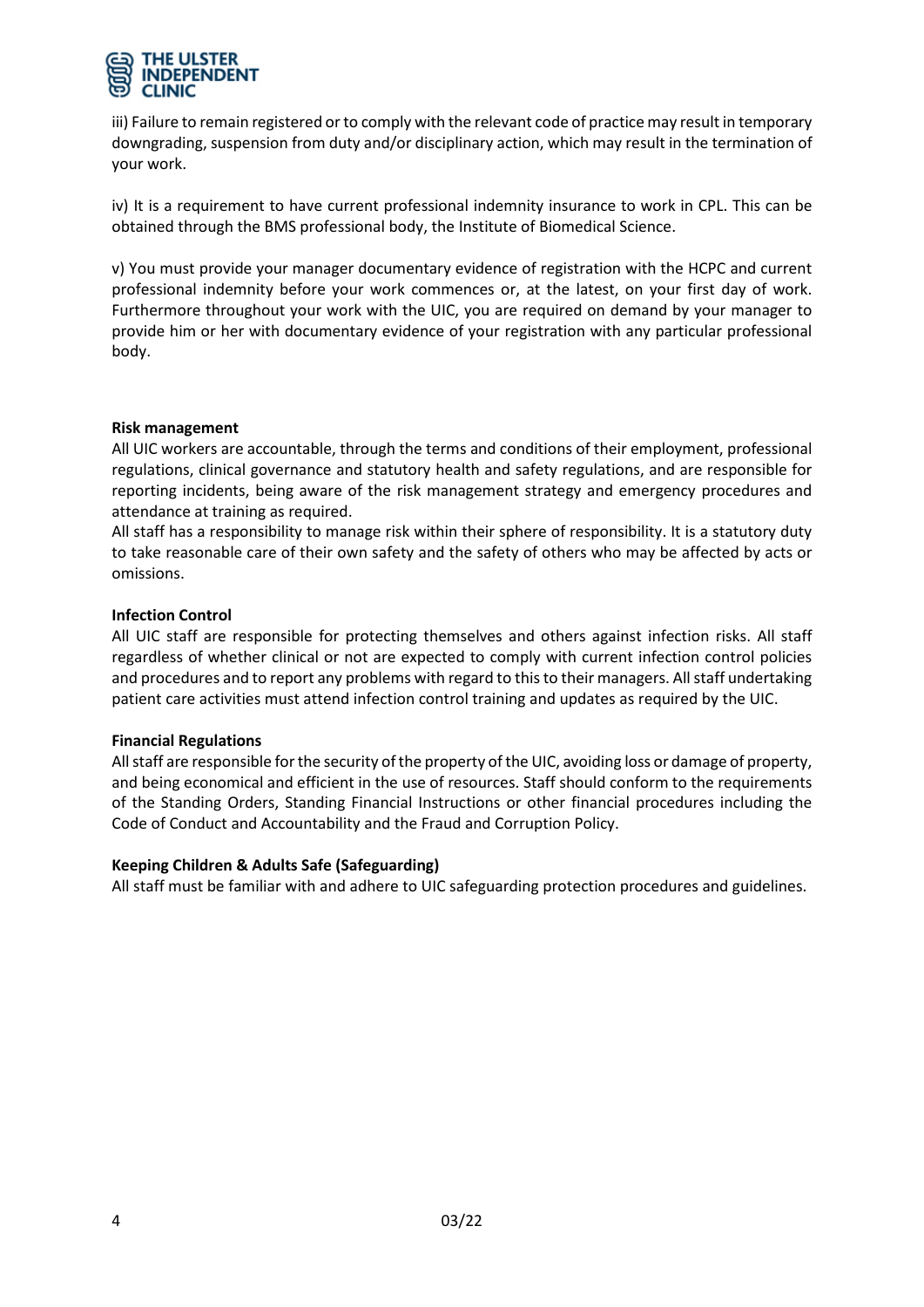

# **Personal Specification**

|                                    | <b>Essential</b>                                                  | <b>Desirable</b>                                           |
|------------------------------------|-------------------------------------------------------------------|------------------------------------------------------------|
| <b>Qualifications and Training</b> | <b>GCSE at Grades A-C (or</b><br>equivalent) Maths, English       | Completed IBMS specialist<br>portfolio or logbook or other |
|                                    |                                                                   | evidence of specialist                                     |
|                                    | Institute of Biomedical Science<br>(IBMS) accredited BSc (Hons)   | knowledge and/or experience                                |
|                                    | degree or equivalent approved                                     | MSc or equivalent in                                       |
|                                    | by the HCPC                                                       | appropriate speciality                                     |
| Professional Membership            | State registration as a                                           |                                                            |
|                                    | <b>Biomedical Scientist with the</b><br><b>HCPC</b>               |                                                            |
|                                    | Member of the IBMS                                                |                                                            |
| Experience                         | Minimum 2 years' experience                                       | <b>Experience of performing</b>                            |
|                                    | in a routine histopathology<br>laboratory to include specimen     | Immunohistochemistry<br>techniques                         |
|                                    | dissection Categories A, B and<br>some C.                         | <b>Experience of Non-Gynae</b>                             |
|                                    |                                                                   | Cytological techniques                                     |
|                                    | Experience in participating in                                    |                                                            |
|                                    | <b>Quality Management systems</b><br>in line with UKAS standards. |                                                            |
|                                    |                                                                   |                                                            |
|                                    | Ability to work under pressure                                    |                                                            |
|                                    | Ability to work without                                           |                                                            |
|                                    | supervision                                                       |                                                            |
|                                    | <b>IT literate</b>                                                |                                                            |
|                                    | <b>Experience of using Laboratory</b>                             |                                                            |
|                                    | Management System                                                 |                                                            |
| Knowledge                          | Methodical, precise, numerate<br>Ability to pick up techniques    |                                                            |
|                                    | quickly                                                           |                                                            |
|                                    | Knowledge of Health & Safety                                      |                                                            |
|                                    | legislation                                                       |                                                            |
|                                    | Knowledge of COSHH                                                |                                                            |
|                                    | Knowledge of quality                                              |                                                            |
|                                    | assurance                                                         |                                                            |
|                                    | <b>Understands COSHH</b>                                          |                                                            |
|                                    | Knowledge of UKAS                                                 |                                                            |
|                                    | accreditation                                                     |                                                            |
|                                    | Knowledge of laboratory                                           |                                                            |
|                                    | audits and risk assessments.                                      |                                                            |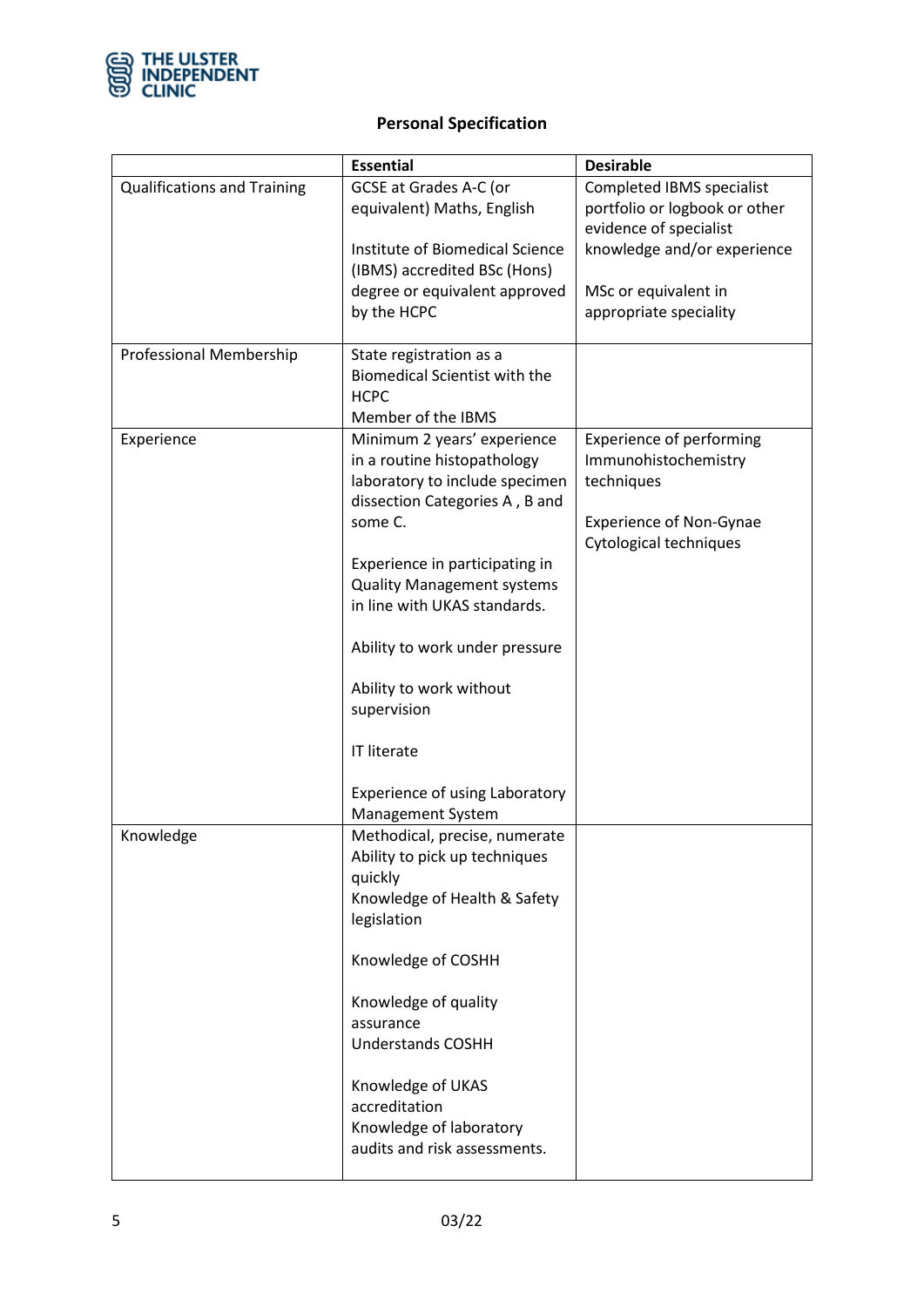

|       | Knows the limit of their<br>practice and when to seek<br>advice.                                        |  |
|-------|---------------------------------------------------------------------------------------------------------|--|
| Other | The post holder will be<br>required to be flexible in their<br>working pattern to meet<br>service needs |  |
|       | Current professional indemnity<br>insurance                                                             |  |
|       | Satisfactory completion of the<br>following checks:                                                     |  |
|       | References                                                                                              |  |
|       | **Evidence of right to<br>live and work in UK                                                           |  |
|       | <b>Qualification checks</b><br>Satisfactory                                                             |  |
|       | *ACCESSNI clearance.                                                                                    |  |
|       | Evidence of continuing<br>professional development                                                      |  |

#### **Competencies:**

- Teamworking
- Patient Focus
- Effective Communication and Interpersonal skills
- Effective Planning, Organising, Prioritising and Time Management skills

## **Information for Applicants**

\*Positions which involve direct patient care are classified as regulated and are subject to Enhanced AccessNI Disclosure with Disclosure and Barring Service (DBS) checks.

Please refer to our website https://ulsterindependentclinic.com/jobs/ for the following policies in relation to your application:

- Policy on the Recruitment of Ex-Offenders
- Criminal Records Information Policy
- Fair Processing Notice for Candidates and Applicants
- Policy on handling and Storage of Information